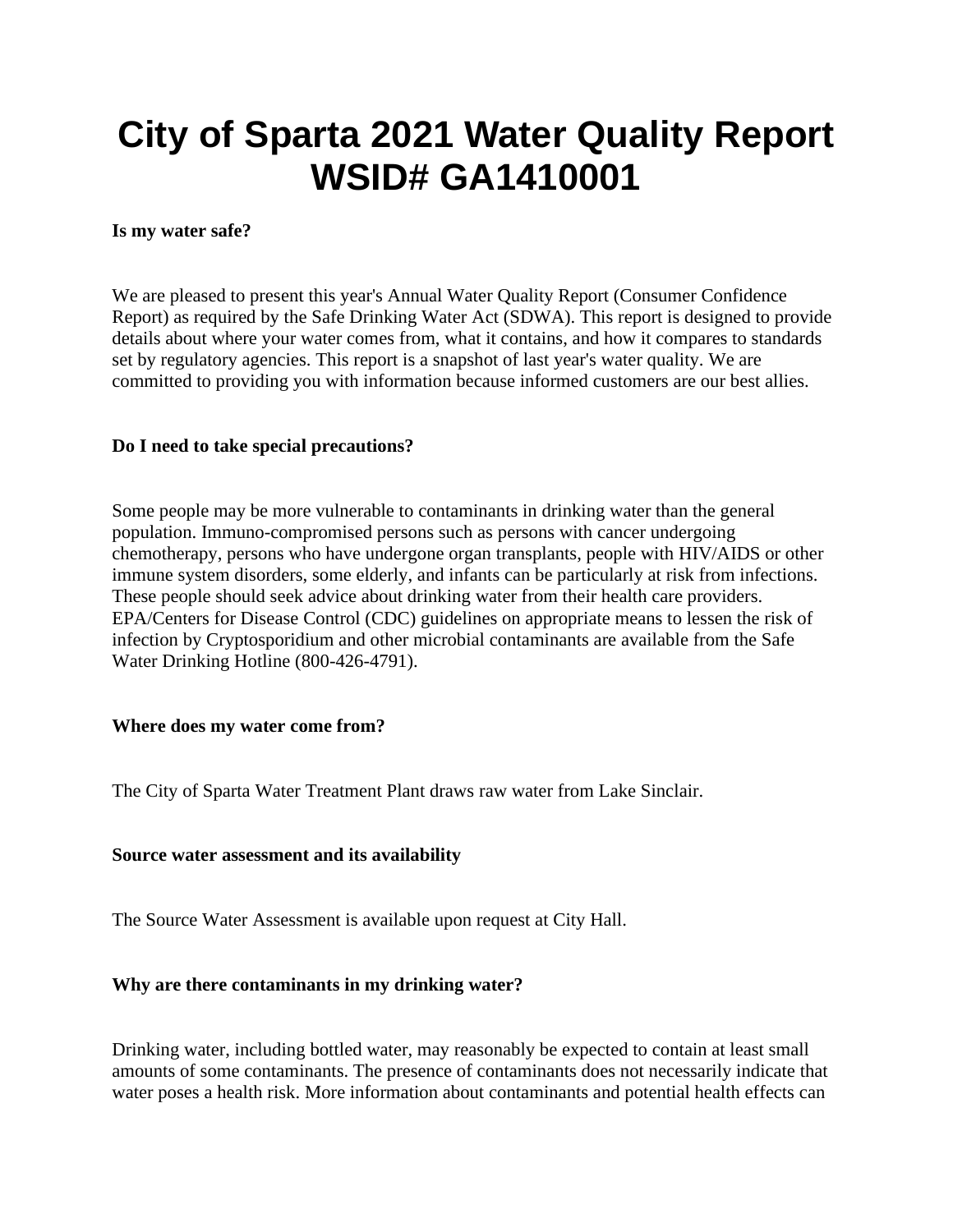be obtained by calling the Environmental Protection Agency's (EPA) Safe Drinking Water Hotline (800-426-4791). The sources of drinking water (both tap water and bottled water) include rivers, lakes, streams, ponds, reservoirs, springs, and wells. As water travels over the surface of the land or through the ground, it dissolves naturally occurring minerals and, in some cases, radioactive material, and can pick up substances resulting from the presence of animals or from human activity:

microbial contaminants, such as viruses and bacteria, that may come from sewage treatment plants, septic systems, agricultural livestock operations, and wildlife; inorganic contaminants, such as salts and metals, which can be naturally occurring or result from urban stormwater runoff, industrial, or domestic wastewater discharges, oil and gas production, mining, or farming; pesticides and herbicides, which may come from a variety of sources such as agriculture, urban stormwater runoff, and residential uses; organic Chemical Contaminants, including synthetic and volatile organic chemicals, which are by-products of industrial processes and petroleum production, and can also come from gas stations, urban stormwater runoff, and septic systems; and radioactive contaminants, which can be naturally occurring or be the result of oil and gas production and mining activities. In order to ensure that tap water is safe to drink, EPA prescribes regulations that limit the amount of certain contaminants in water provided by public water systems. Food and Drug Administration (FDA) regulations establish limits for contaminants in bottled water which must provide the same protection for public health.

#### **How can I get involved?**

City Council meetings are held at City Hall every second Tuesday of the month.

#### **Description of Water Treatment Process**

Your water is treated in a "treatment train" (a series of processes applied in a sequence) that includes coagulation, flocculation, sedimentation, filtration, and disinfection. Coagulation removes dirt and other particles suspended in the source water by adding chemicals (coagulants) to form tiny sticky particles called "floc," which attract the dirt particles. Flocculation (the formation of larger flocs from smaller flocs) is achieved using gentle, constant mixing. The heavy particles settle naturally out of the water in a sedimentation basin. The clear water then moves to the filtration process where the water passes through sand, gravel, charcoal or other filters that remove even smaller particles. A small amount of chlorine or other disinfection method is used to kill bacteria and other microorganisms (viruses, cysts, etc.) that may be in the water before water is stored and distributed to homes and businesses in the community.

#### **Water Conservation Tips**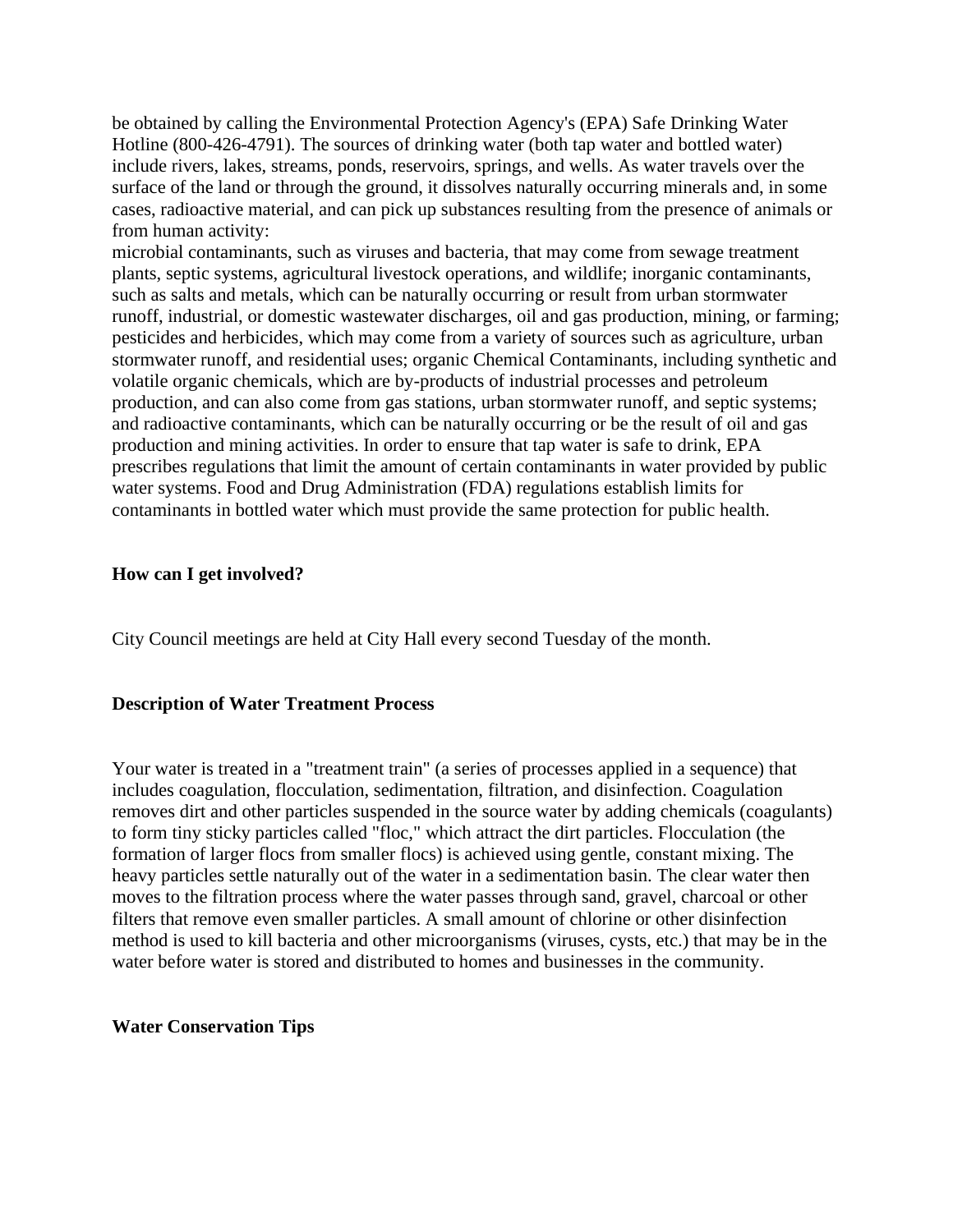Did you know that the average U.S. household uses approximately 400 gallons of water per day or 100 gallons per person per day? Luckily, there are many low-cost and no-cost ways to conserve water. Small changes can make a big difference - try one today and soon it will become second nature.

- Take short showers a 5 minute shower uses 4 to 5 gallons of water compared to up to 50 gallons for a bath.
- Shut off water while brushing your teeth, washing your hair and shaving and save up to 500 gallons a month.
- Use a water-efficient showerhead. They're inexpensive, easy to install, and can save you up to 750 gallons a month.
- Run your clothes washer and dishwasher only when they are full. You can save up to 1,000 gallons a month.
- Water plants only when necessary.
- Fix leaky toilets and faucets. Faucet washers are inexpensive and take only a few minutes to replace. To check your toilet for a leak, place a few drops of food coloring in the tank and wait. If it seeps into the toilet bowl without flushing, you have a leak. Fixing it or replacing it with a new, more efficient model can save up to 1,000 gallons a month.
- Adjust sprinklers so only your lawn is watered. Apply water only as fast as the soil can absorb it and during the cooler parts of the day to reduce evaporation.
- Teach your kids about water conservation to ensure a future generation that uses water wisely. Make it a family effort to reduce next month's water bill!
- Visit [www.epa.gov/watersense](http://www.epa.gov/watersense) for more information.

## **Source Water Protection Tips**

Protection of drinking water is everyone's responsibility. You can help protect your community's drinking water source in several ways:

- Eliminate excess use of lawn and garden fertilizers and pesticides they contain hazardous chemicals that can reach your drinking water source.
- Pick up after your pets.
- If you have your own septic system, properly maintain your system to reduce leaching to water sources or consider connecting to a public water system.
- Dispose of chemicals properly; take used motor oil to a recycling center.
- Volunteer in your community. Find a watershed or wellhead protection organization in your community and volunteer to help. If there are no active groups, consider starting one. Use EPA's Adopt Your Watershed to locate groups in your community, or visit the Watershed Information Network's How to Start a Watershed Team.
- Organize a storm drain stenciling project with your local government or water supplier. Stencil a message next to the street drain reminding people "Dump No Waste - Drains to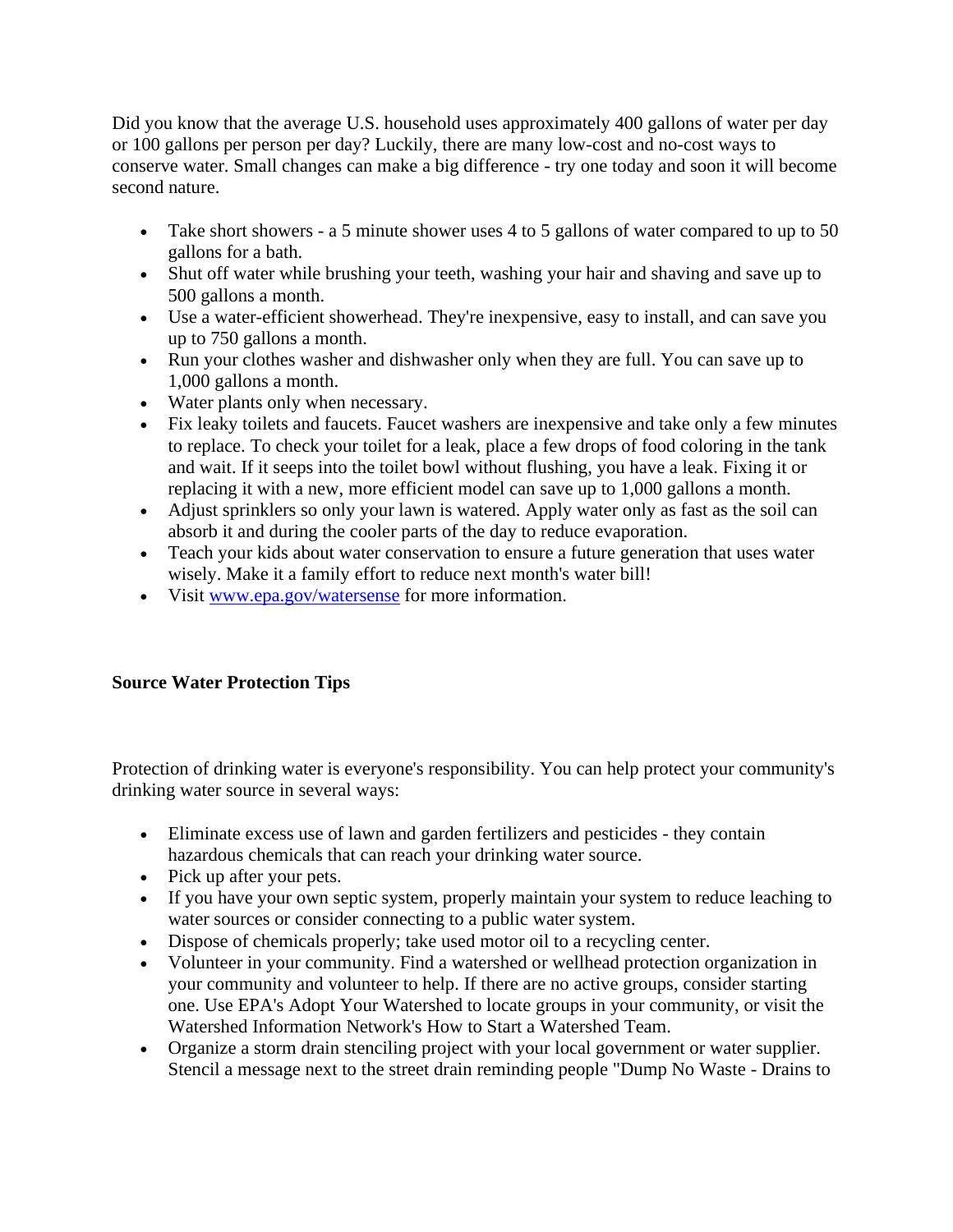River" or "Protect Your Water." Produce and distribute a flyer for households to remind residents that storm drains dump directly into your local water body.

#### **Monitoring and reporting of compliance data violations**

We are required to monitor your drinking water for specific contaminants on a regular basis. Results of regular monitoring are an indicator of whether or not our drinking water meets health standards. During the compliance period of  $4/1/2021$  to  $4/30/2021$ , we did not complete all monitoring or testing for Total Coliform/ E. coli and therefore cannot be sure of the quality of your drinking water during that time. Health effects unknown. We have since resumed all required monitoring and are again in compliance,

#### **Additional Information for Lead**

If present, elevated levels of lead can cause serious health problems, especially for pregnant women and young children. Lead in drinking water is primarily from materials and components associated with service lines and home plumbing. Sparta is responsible for providing high quality drinking water, but cannot control the variety of materials used in plumbing components. When your water has been sitting for several hours, you can minimize the potential for lead exposure by flushing your tap for 30 seconds to 2 minutes before using water for drinking or cooking. If you are concerned about lead in your water, you may wish to have your water tested. Information on lead in drinking water, testing methods, and steps you can take to minimize exposure is available from the Safe Drinking Water Hotline or at http://www.epa.gov/safewater/lead.

# **Water Quality Data Table**

In order to ensure that tap water is safe to drink, EPA prescribes regulations which limit the amount of contaminants in water provided by public water systems. The table below lists all of the drinking water contaminants that we detected during the calendar year of this report. Although many more contaminants were tested, only those substances listed below were found in your water. All sources of drinking water contain some naturally occurring contaminants. At low levels, these substances are generally not harmful in our drinking water. Removing all contaminants would be extremely expensive, and in most cases, would not provide increased protection of public health. A few naturally occurring minerals may actually improve the taste of drinking water and have nutritional value at low levels. Unless otherwise noted, the data presented in this table is from testing done in the calendar year of the report. The EPA or the State requires us to monitor for certain contaminants less than once per year because the concentrations of these contaminants do not vary significantly from year to year, or the system is not considered vulnerable to this type of contamination. As such, some of our data, though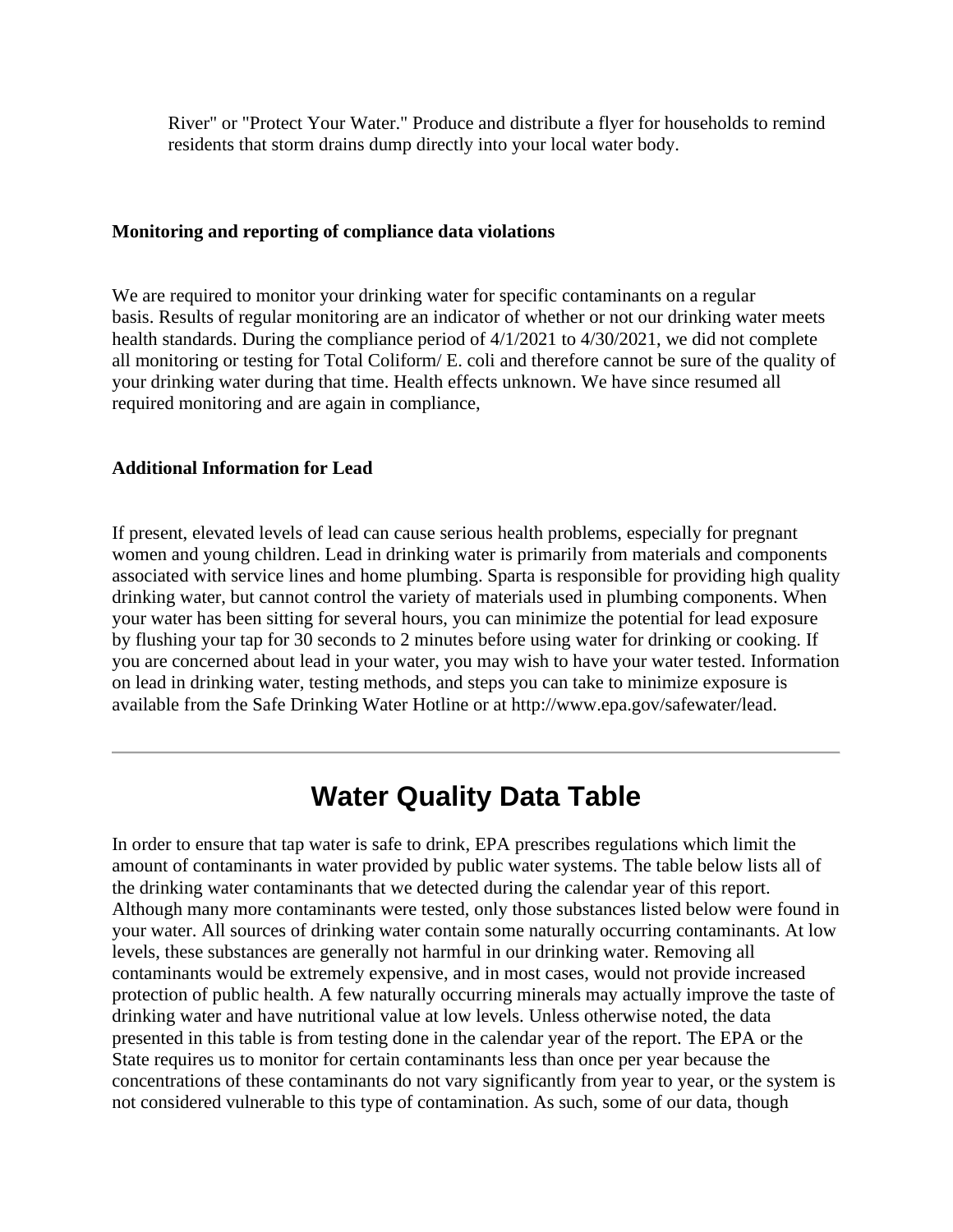representative, may be more than one year old. In this table you will find terms and abbreviations that might not be familiar to you. To help you better understand these terms, we have provided the definitions below the table.

|                                                     |                                               |               |                | <b>Detect</b>       | Range                        |           |                                     |                      |                                                                                                                                       |
|-----------------------------------------------------|-----------------------------------------------|---------------|----------------|---------------------|------------------------------|-----------|-------------------------------------|----------------------|---------------------------------------------------------------------------------------------------------------------------------------|
| <b>Contaminants</b>                                 | <b>MCLG</b><br><b>or</b><br><b>MRDLG MRDL</b> |               | MCL,<br>TT, or | In<br>Your<br>Water | Low High                     |           | <b>Sample</b><br><b>Date</b>        | <b>Violation</b>     | <b>Typical Source</b>                                                                                                                 |
| <b>Disinfectants &amp; Disinfection By-Products</b> |                                               |               |                |                     |                              |           |                                     |                      |                                                                                                                                       |
|                                                     |                                               |               |                |                     |                              |           |                                     |                      | (There is convincing evidence that addition of a disinfectant is necessary for control of microbial contaminants)                     |
| Chlorine (as Cl2)<br>(ppm)                          | $\overline{4}$                                |               | $\overline{4}$ | $\mathbf{1}$        | 1                            | 1         | 2021                                | No                   | Water additive used to control<br>microbes                                                                                            |
| Haloacetic Acids<br>$(HAA5)$ (ppb)                  | NA                                            |               | 60             | 37                  | 22.4                         | 43        | 2021                                | No                   | By-product of drinking water<br>chlorination                                                                                          |
| <b>TTHMs</b> [Total<br>Trihalomethanes]<br>(ppb)    | <b>NA</b>                                     |               | 80             | 36                  | 23.6                         | 50.6      | 2021                                | N <sub>0</sub>       | By-product of drinking water<br>disinfection                                                                                          |
| <b>Inorganic Contaminants</b>                       |                                               |               |                |                     |                              |           |                                     |                      |                                                                                                                                       |
| Fluoride (ppm)                                      | 4                                             |               | $\overline{4}$ | $\mathbf{1}$        | 1                            | 1         | 2021                                | N <sub>0</sub>       | Erosion of natural deposits;<br>Water additive which promotes<br>strong teeth; Discharge from<br>fertilizer and aluminum<br>factories |
| Nitrate [measured as<br>Nitrogen] (ppm)             | 10                                            |               | 10             | $\cdot$             | <b>NA</b>                    | <b>NA</b> | 2021                                | N <sub>o</sub>       | Runoff from fertilizer use;<br>Leaching from septic tanks,<br>sewage; Erosion of natural<br>deposits                                  |
| <b>Contaminants</b>                                 |                                               | MCLG AL Water |                | Your                | <b>Sample</b><br><b>Date</b> |           | # Samples<br><b>Exceeding</b><br>AL | <b>Exceeds</b><br>AL | <b>Typical Source</b>                                                                                                                 |
| <b>Inorganic Contaminants</b>                       |                                               |               |                |                     |                              |           |                                     |                      |                                                                                                                                       |
| Copper - action level at<br>consumer taps (ppm)     |                                               | 1.3           | 1.3            | .018                | 2021                         |           | $\boldsymbol{0}$                    | No                   | Corrosion of household<br>plumbing systems; Erosion of<br>natural deposits                                                            |

| <b>Unit Descriptions</b> |                                                             |  |  |  |  |
|--------------------------|-------------------------------------------------------------|--|--|--|--|
| <b>Term</b>              | <b>Definition</b>                                           |  |  |  |  |
| ppm                      | ppm: parts per million, or milligrams per liter $(mg/L)$    |  |  |  |  |
| ppb                      | ppb: parts per billion, or micrograms per liter $(\mu g/L)$ |  |  |  |  |
| <b>NA</b>                | NA: not applicable                                          |  |  |  |  |
| <b>ND</b>                | ND: Not detected                                            |  |  |  |  |
| <b>NR</b>                | NR: Monitoring not required, but recommended.               |  |  |  |  |